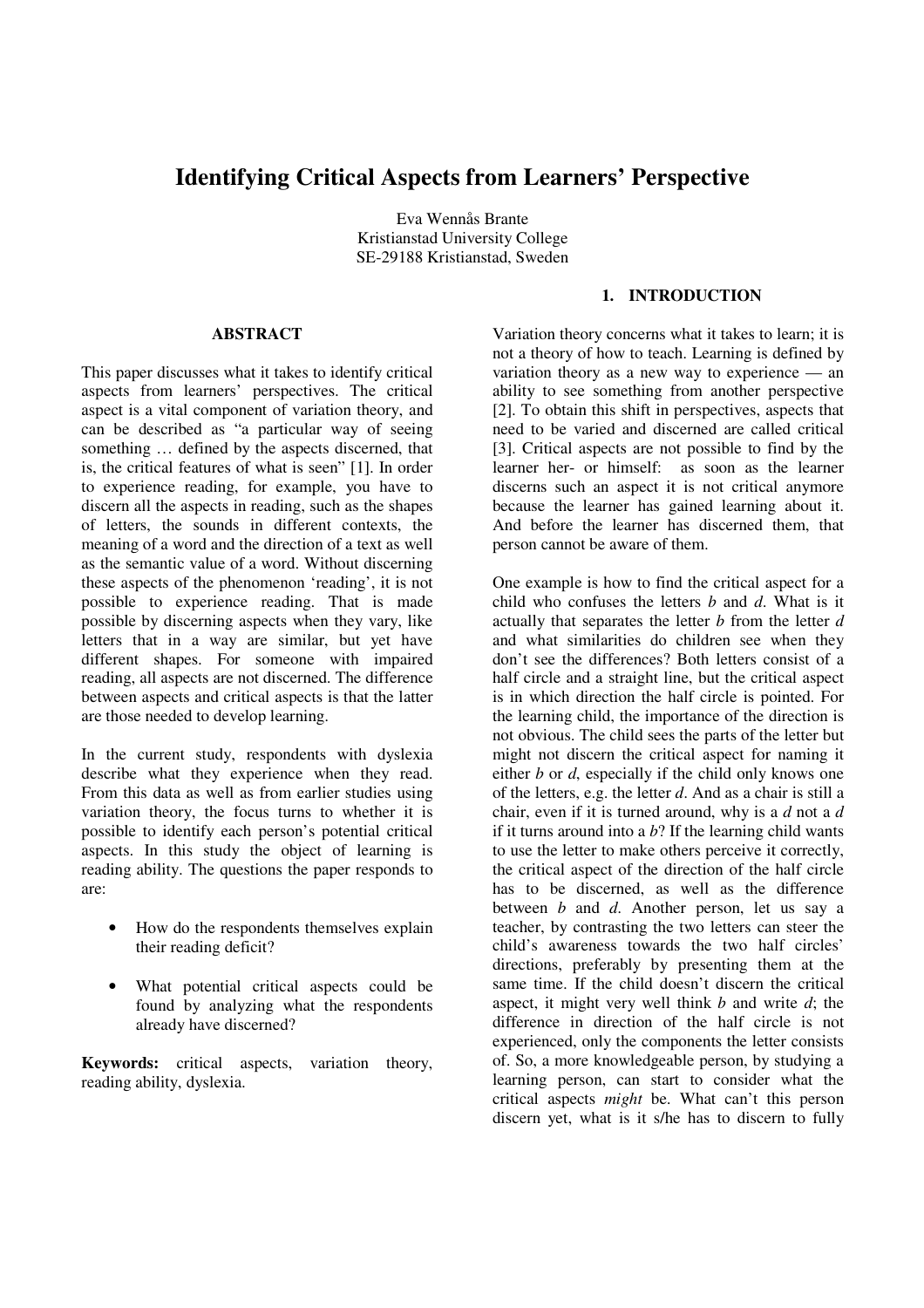understand this phenomenon? In other words, what is the critical aspect and how can it be found for each person and each learning situation? To know what something is you also have to know what it is *not*. A *d* is a *d*, but a *d* is not a *b*.

These questions will be elaborated more thoroughly in this paper through an example of interviews with respondents diagnosed with dyslexia. The results will try to explain what aspects the respondents discern and what aspects have yet to be discerned.

To read is to experience several aspects of the letters (recognition, sound, semantic) at the same time, which gives the letters a meaning. A person who experiences this has discerned aspects of the phenomenon in focus, aspects that are critical to understand the phenomenon. The scribblings become more than mere scribbling: they become revealed and filled with a meaning. For persons with dyslexia some of these aspects are not clearly discerned.

Dyslexia is a diagnosis with a broad and so-called continuous definition [4], which makes it hard to establish the exact transmission from poor reader to dyslexic reader. Dyslexia can be expressed differently within different individuals. However, there are findings showing a common pattern of reading capacities and strategies in some areas. A study from Canada [5] of dyslexic and non-dyslexic readers at university and college level used selfevaluating questionnaires to find out if the participants from these groups were learners with a deep or a superficial approach [6]. The results showed that dyslexic readers had problems finding the main ideas in a text and preparing for tests. Furthermore, eye-tracking studies concerning differences in eye-movements between dyslexic readers and skilled readers have shown that fixations for dyslexic readers last longer and are more numerous; meanwhile saccades tend to be shorter in length than saccades performed by skilled readers. The dyslexic readers make more regressive eye movements [7, 8].

All the above findings show some common reading patterns, but since the diagnosis can have several causes and is more or less severe within different people, it is still essential to find out more exactly what each person's reading ability consists of, that is, to identify that individual's critical aspects concerning reading and the difficulties they have with reading. Identifying critical aspects of an object of learning, that is what shall be discerned and varied simultaneously to experience that object of learning, needs to be grounded in empirical data, as the learner discerns the object of learning. The critical aspects can be found by neither the learner nor the teacher themselves.

#### **2. THEORETICAL ASSUMPTIONS**

Reading is a culturally developed skill in which a person combines signs with sounds, puts sounds together to make meaningful words, and interprets them in the context in which they are found, and at the same time uses the context to correctly interpret the phonemes. A person who is reading a text processes it visually, phonologically and semantically simultaneously. It is possible to mechanically encode letters without transforming them into words and filling them with meaning, but that capacity is not discussed here. Reading is here understood as both encoding letters *and* grasping the meaning of a text.

Drawing on variation theory about how knowledge is attained, a person who is reading needs simultaneously to experience the parts and the whole. This seems to be a problem for many weak readers or readers diagnosed with dyslexia [9]. Their reading deficit aggravates some of the needed processes, and they tend to focus almost exclusively on parts — sounds or signs, or a part of a text or a word, and thereby fail to assemble the parts into a meaningful whole and understand the parts by a conception of the wholeness. Using the concept *critical aspect*, vital in variation theory, is one way to elucidate what an individual needs to discern when experiencing an object of learning. When a person shall read a word, it is necessary at the same time to understand the word, hear the sounds the word is made up of, know how to represent these sounds with the help of established signs, understand the concept of both books and texts and have an intention with the reading. All these aspects need to be discerned at the same time to be able to read the planned word. When one or two of these aspects cannot be discerned, the person has not fully experienced the phenomenon.

Asking a person why he or she can't read or write properly is useless. If the person already knew what it was s/he could not discern, s/he *would* already had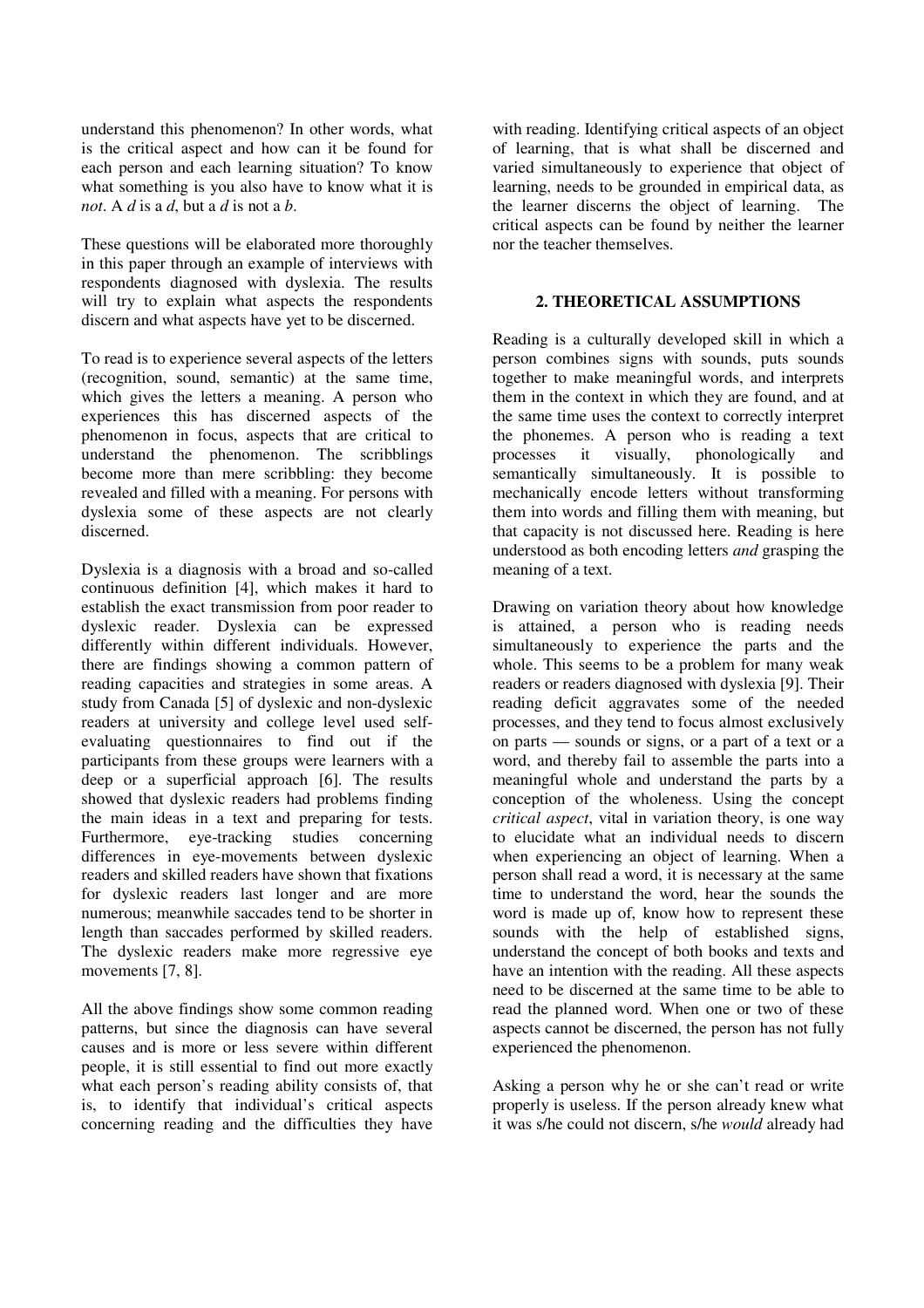discerned it and know it. Identifying the critical aspects, what is not discerned or what is not discerned simultaneously, is therefore necessary. Since we all perceive situations differently according to previous experiences and knowledge, critical aspects for a certain learning object cannot be presupposed to be transformed from one individual to another.

There is some resemblance between the concept of *critical aspects* and Vygotskij's *zone of proximal development* (ZPD) [10]. Vygotskij talked about the possibility for an individual to gain new knowledge if s/he met the right artefacts and could mediate knowledge from them. The artefacts could be a more knowledgeable person or some material at the right level for the learner, helping the learning individual to do something that s/he will be able to perform on its own when s/he has gained the knowledge needed. This is a more obtuse reasoning than the concepts of variation theory, in which the teacher tries to find the critical aspects for a specific object of learning – what needs to be experienced and discerned simultaneously to fully understand that object of learning for a specific student group. The ZPD of Vygotskij could be understood as unsharpened knives, and the critical aspects of variation theory as sharp-edged knives. Once identified, they are used with precision to carve out the learning object and make it possible to see it from different perspectives — to fully experience it.

An earlier study [11] shows that teachers, when using their pre-understanding, often fail in identifying their students' critical aspects of an object of learning; they misjudge the students' comprehension of the object of learning. When the teachers are confronted with the learning outcomes of the students, they reconsider their understanding of what the critical aspects are [11]. In learning studies [12, 13] the procedure normally includes several steps; teachers jointly choose one object of learning, and then carefully interview students concerning their experience of that particular object of learning [14, 15]. Thereafter the teachers construct a pre-test, and analyse the results from the pre-test to try to find out what the critical aspects are. Teachers then jointly plan a lesson, conduct it and give a post-test. The whole procedure is done twice more with new students groups, to refine and sharpen the design of the instructions and really capture the critical aspects students need to discern.

In one way the learning study procedure could be described as looking at the pupils' current knowledge and understanding of the chosen learning object from a "back-door". What mistakes do the students make? Why? What is it that they don't see, that causes them to make these mistakes? What is it the teacher must clarify and present in a varied way to pinpoint exactly that the aspects needed to be discerned are in fact discerned?

It is not a question about "telling"the pupils, it is a question of arranging the content in such a way that it enables the students to discern the pattern and the critical aspects and thereby experiences the object of learning. This procedure has proven to have a good impact for students' deep understanding of the object of learning, as well as for teachers' understanding of what critical aspects can be [11, 16]. It has also proven to be powerful concerning the students' learning outcomes [17, 18]. This paper is based upon six in-depth interviews with dyslexic readers who themselves try to express how they read and what the problems are with their reading abilities.

#### **3. METHOD**

The interviews were performed during spring 2009. The respondents (*n*=6) were found through a webpage  $(n=1)$ , through personal contacts  $(n=2)$  and through a reading counsellor at a University College in Sweden (*n*=3). Two of the respondents had an academic degree; four of them were students at the time for the interviews. Two of them had comorbidity with ADHD. The respondents were all adults and had long experience of reading, which was important for receiving rich and developed answers. They had all continued to study after upper secondary school, which means they had had to deal with their reading deficiency and probably thought a lot about it, which was also a good condition for sophisticated answers. All respondents came forward voluntarily. Since dyslexic readers often have bad school experiences, and can be traumatised, it was ethically important they freely volunteered. As it turned out in the interviews, all six had experienced bullying and/or feelings of being strange and left out. Table 1 presents data concerning the respondents: age, sex, when the dyslexia was diagnosed and the duration of the interview.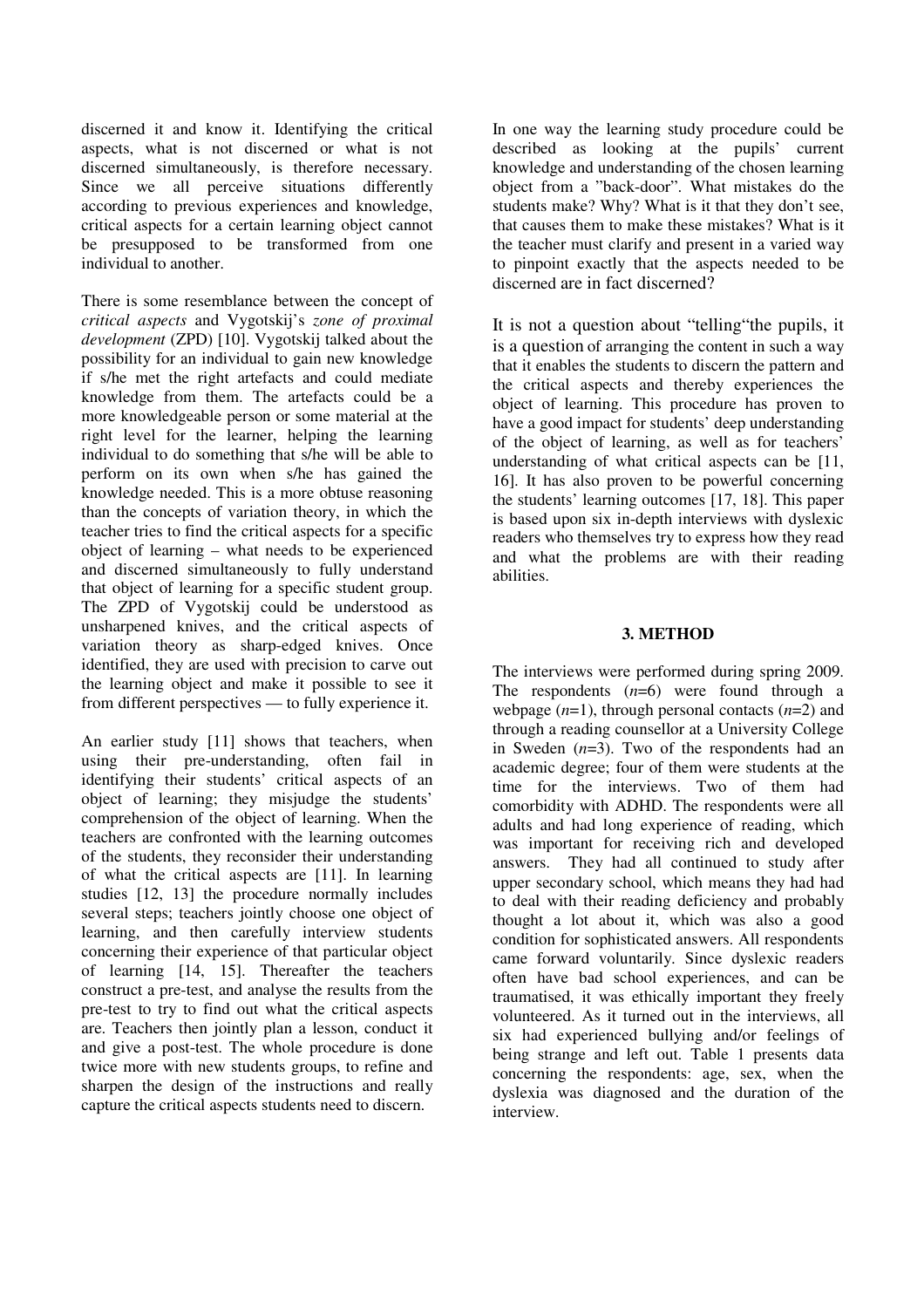| <b>Name</b> | Age   | <b>Sex</b> | <b>Diagnosed</b> | <b>Interview</b> |
|-------------|-------|------------|------------------|------------------|
|             |       |            | at               | duration         |
| Pete        | 23    | Male       | 10 years         | 00:53:09         |
|             | years |            |                  |                  |
| Jeanie      | 24    | Female     | 19 years         | 00:44:58         |
|             | years |            |                  |                  |
| Sarah       | 57    | Female     | 8 years          | 00:45:51         |
|             | years |            |                  |                  |
| Mary        | 47    | Female     | 30 years         | 00:44:50         |
|             | years |            |                  |                  |
| Cathy       | 35    | Female     | 34 years         | 01:03:49         |
|             | years |            |                  |                  |
| Eddie       | 24    | Male       | 10 years         | 00:49:08         |
|             | vears |            |                  |                  |

*Table 1. Data concerning respondents.* 

The method used to collect the data was qualitative interviews [19]. Questions were designed to get indepth answers in detail regarding reading and how text is perceived, for example how words are read out and how sounds are discerned. The interviews were conducted by telephone and in face to face. They were recorded via a digital tape recorder and thereafter transcribed and analyzed. The analysis in the first step was based on phenomenography [20] and in the second step on Variation Theory [21]. The answers were categorised based on phenomenography, constituted by the qualitatively different ways the respondents expressed their understanding of the phenomenon "reading" [20]. The individuals' expressions were grouped into categories, but as dyslexia is a broad diagnosis, which can express itself in several ways, it is of importance to understand each individual's specific problem. In phenomenography we seek as many different experiences as possible and hence the divergence is important. The categories in the second step are analyzed based on Variation Theory [21] to understand what kind of critical aspects are not yet discerned. The critical aspects concerning reading must be discerned and kept in focal awareness simultaneously in order to be able to read.

#### **4. RESULTS**

Many studies concerning dyslexia are made from a first order perspective [20] in which statements or opinions about reality are made. In contrast to such studies, this one departs from the respondents' expressions. They are interviewed about how they experience reading.

To analyze and interpret interviews in a phenomenographic approach means to "search for and describe the critical differences in the ability of people to experience the phenomenon we are interested in" [20, p.161]. It is not about pairing one way to experience a phenomenon with one individual; the intention is to reveal the variation in how the phenomenon can be differently expressed. Thereafter categorizations of the different variations are made. This will allow a deeper understanding of how the phenomenon can be understood — in this case the aim is to better understand how people with dyslexia experience reading. Phenomenographic studies often have a small numbers of respondents and do not claim to uncover all the variations of a phenomenon, but the goal is that the categories should reflect the examined groups' experiences [20].

The categories are composed of the expressed qualitative differences concerning the respondents' problem with reading. They express how their reading is impaired, not what the impairment consists of. Five categories were found in the interviews — I don't discern letters, I don't discern sounds, I mix up words and syllables, I don't find words, I don't remember. All of the categories describe in one way or another difficulties with reading, why reading does not take place. Even with the same diagnosis, the description of the respondents' capacities and impairments differ from one another and, of course, in some sense, differ for the same individual. The categories co-operate with each other in a negative way: if an individual has problems with remembering combinations of letters, that will obstruct the possibility to discern a word. If the word is not discerned, it is harder to know how a specific letter shall be pronounced, since the context sometimes determinates pronunciation. So, even if the core impairment, according to the respondent is, for example, "I don't discern sounds" this does not mean that the other categories are not relevant at all. In fact, one person could express meanings in several categories. Cathy, for example, has troubles with word order and grammar, but she also forgets words.

Another way to describe the difference between the six respondents' expressions is described in Figure 1. "Easy" should here be understood as relative, since neither reading nor writing is easy for a person without dyslexia. Nevertheless, the results stem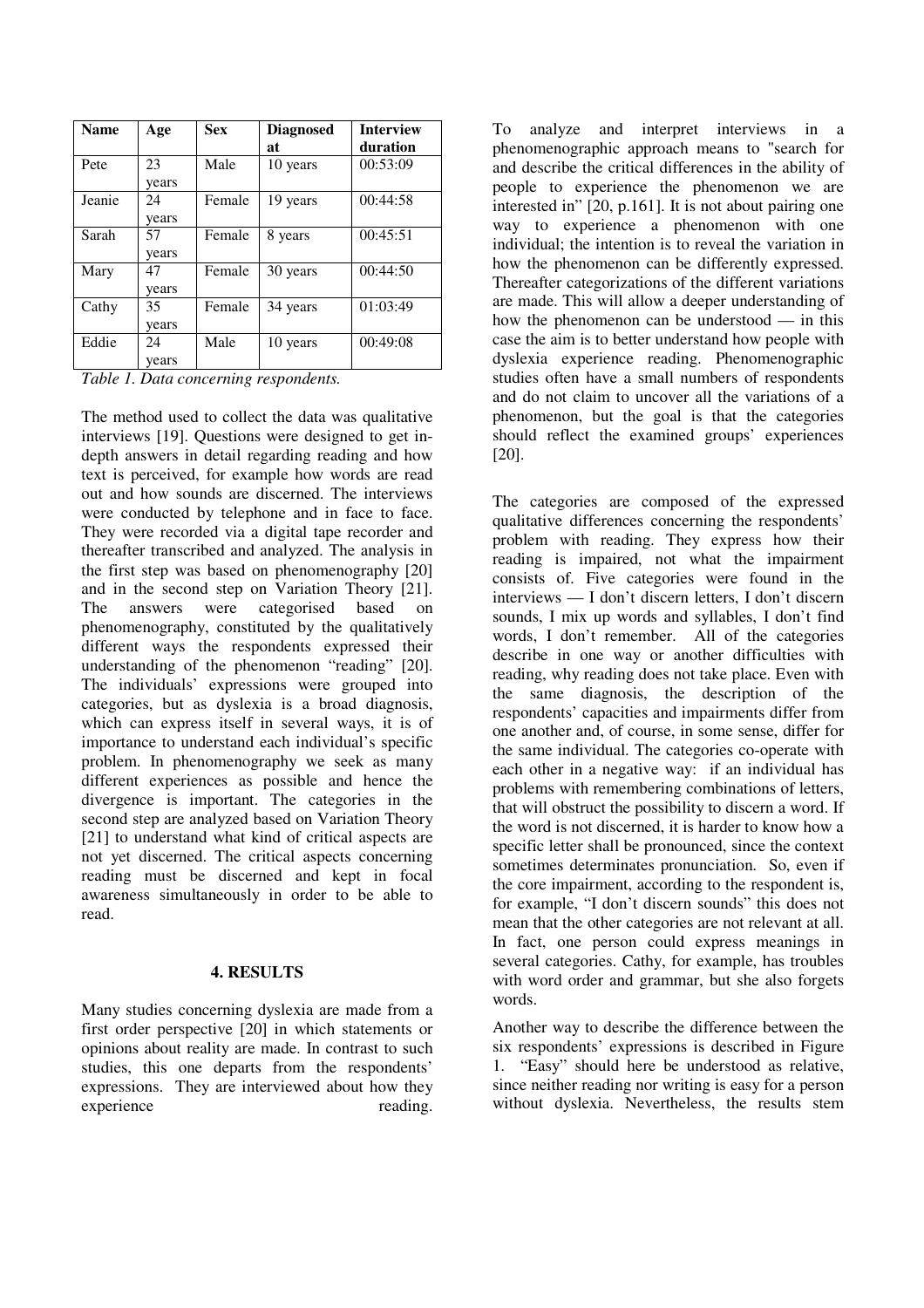from their utterances and some express a difference in these capacities.

|                     | <b>Reading easy</b> | <b>Reading hard</b>              |
|---------------------|---------------------|----------------------------------|
| <b>Writing easy</b> |                     | Mary                             |
| Writing hard        | Cathy               | Pete<br>Jeanie<br>Eddie<br>Sarah |

### *Figure 1*

The respondents know that their reading is impaired, but have difficulty finding the reason and thereby identifying the critical aspects. Mary, for example, thought her capacity to recognise words had improved, but a recent test showed she was still guessing many words"*. So I had to put that aside, my reading problem couldn't be explained according to that*," she concludes. Eddie gives another example; "*Some days I can't read a text. Quite impossible. . It, it just doesn't work…I don't know what happens…I can see the words but I don't understand them."*

However, the main issue in this study is to describe and discuss in what way it is possible to identify critical aspects (the second step of the analysis) from a learners' perspective in combination with the perspective of the already learned. This will be illustrated by an example.

Pete is a young man of 23 years who got his diagnosis at the age of 10. His reading problem became obvious in grade four. He could not and cannot read his own handwriting. Pete expresses both that he does not discern letters and that he does not find words. He has to read a word letter by letter *"I read up the word in my head, the whole word, I have to take it letter by letter".* This takes quite a long time, so Pete guesses a lot on words, but sometimes he notices in the context that his guess was wrong and then "*I have to go back to the word, and, ah, it was that*!" Pete is aware of that this is a bigger problem when he meets new words; "*completely new words that I read take a really long time to read and, yes, the context gets incredibly important*". Pete is trying to understand what is happening when he is reading, but he cannot see what he cannot do. He says also "*lately I have understood that people without dyslexia can see constellations of letters and directly understand them, so to speak*". It is obvious that he has not this ability. He is touching upon what could be a critical

aspect, but he cannot define it and does not know what he has to discern to acquire that capacity. Where shall he start? What shall he do to obtain the capability others have to automatically read a word? For him words do not pop-out of the text. If he sees a text he can refrain from reading it. It is actually the other way round; to read is an active decision, whereas people without dyslexia have problems NOT reading a text placed in front of them. It's like having to think about every movement when you walk. When Pete describes his reading ability, it is done with blunt knives — he is stuck in a cul-desac. It is impossible for him to discern the critical aspects. It is also impossible for the researcher or teacher to find an object of learning's critical aspects without the connection between the learner and the object of learning. In this case, we can guess that Pete would need teaching to enhance his phonological skills as well as his vocabulary, but not merely teaching as such. He needs instruction that pinpoints the aspects critical for his understanding. The result from the interviews shows the respondents' awareness of their impairments, but not how their knowledge can be developed, as they do not know the missing information. Both the teacher and the person who is going to learn need to make joint input for identifying the critical aspects. The interviews contribute information about how the object of learning is perceived, and show why it is impossible for the learner alone to identify what must be learned. An identified critical aspect is only the first step to new learning: of great importance is the way the critical aspect is presented and offered to the learner. Small differences in the way the critical aspects are varied, contrasted and made possible to discern have shown to have big impact on students' outcomes [22, 23]. Learning is not a simple activity; it is a complicated process about how we acquire possibilities to see the phenomena around us.

## **5. CONCLUSIONS**

Locating critical aspects of an object of learning requires collaboration between the learner and the object of learning. The learners themselves have a hard time finding out what they don't know. But if they knew, they had already gained the needed knowledge. Critical aspects cannot be found solely through theoretical studies, nor can they be transformed without careful interaction between one person and another; critical aspects are learning dynamite that reveals new learning when found, and